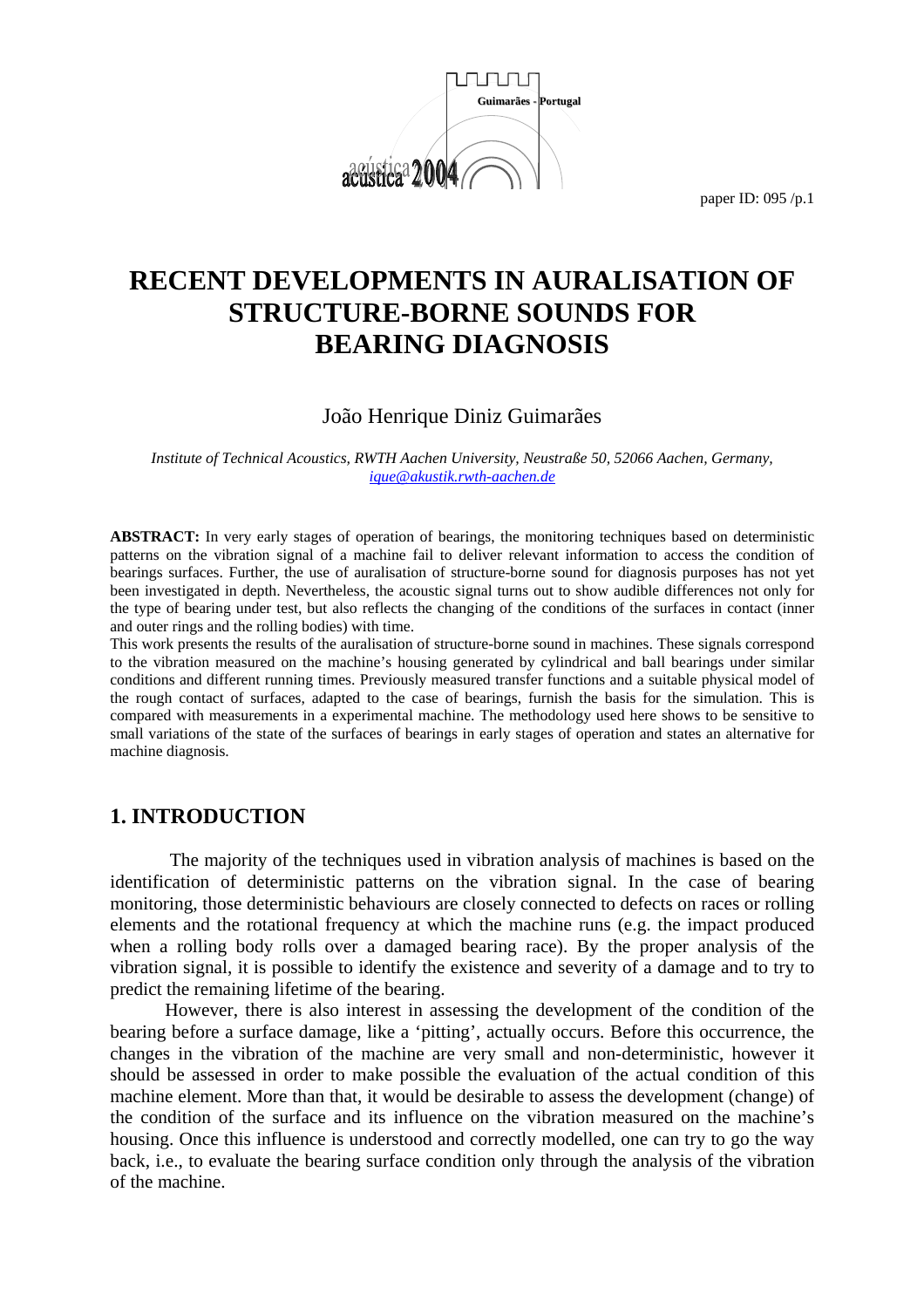

It is well known that some persons are able to tell if a machine is 'running well' or not. Whether coming from the long time spent working with a certain machine or from the experience on mechanical venues, these persons can 'hear' a machine or use a screw driver gently touching his/her ears and the machine housing to 'feel' its vibration and say if something is wrong. This raises the questions: Would it be possible to simulate the structureborne sound of a running machine and to verify differences in this signal due to different conditions of some of its part? Would this information be relevant and/or useful as a diagnosis tool?

To try to answer these questions, one needs to determine the transfer functions from the excitation point (the bearing itself) to a vibration sensor mounted on the machine surface (already described in [5]) and a proper physical model of the contact in bearings to calculate the time evolution of the excitation produced by this source [6, 7]. This model was adapted to correspond to the case of rolling bearings and its dynamical behaviour was simulated with the actual excitation signal in dependence to parameters such as rotational velocity, radial load in bearing and roughness profile of the surfaces, among others. Then, convolving the impulse response of the previously measured transfer functions with the simulated vibration of the bearing, it is possible to auralise the machine vibration for different surface conditions of 4 ball and 3-cylindrical rolling bearings. The resulting signals are then compared with measurements taken with accelerometers on the running experimental machine.

### **2. MEASUREMENTS OF THE TRANSFER FUNCTIONS**

 Figure 1 shows the assemblage for the measurements of the transfer functions and one example of the measured transfer function for one ball bearing at 16 kN of radial load.



Figure 1: *Schematic positioning of sensors and actuator (left). Built in actuators of ball detail of fixing (centre) and measured transfer function for 16 kN of radial load.* 

The first step to determine the transfer function in a mounted machine was to build a special transducer to substitute one of the rolling elements in the bearing [5]. The transducer was made with two piezo ceramics and was then built into the bearing and this was mounted in the machine (see Figure 1). In this way, it possible not only to extend the frequency range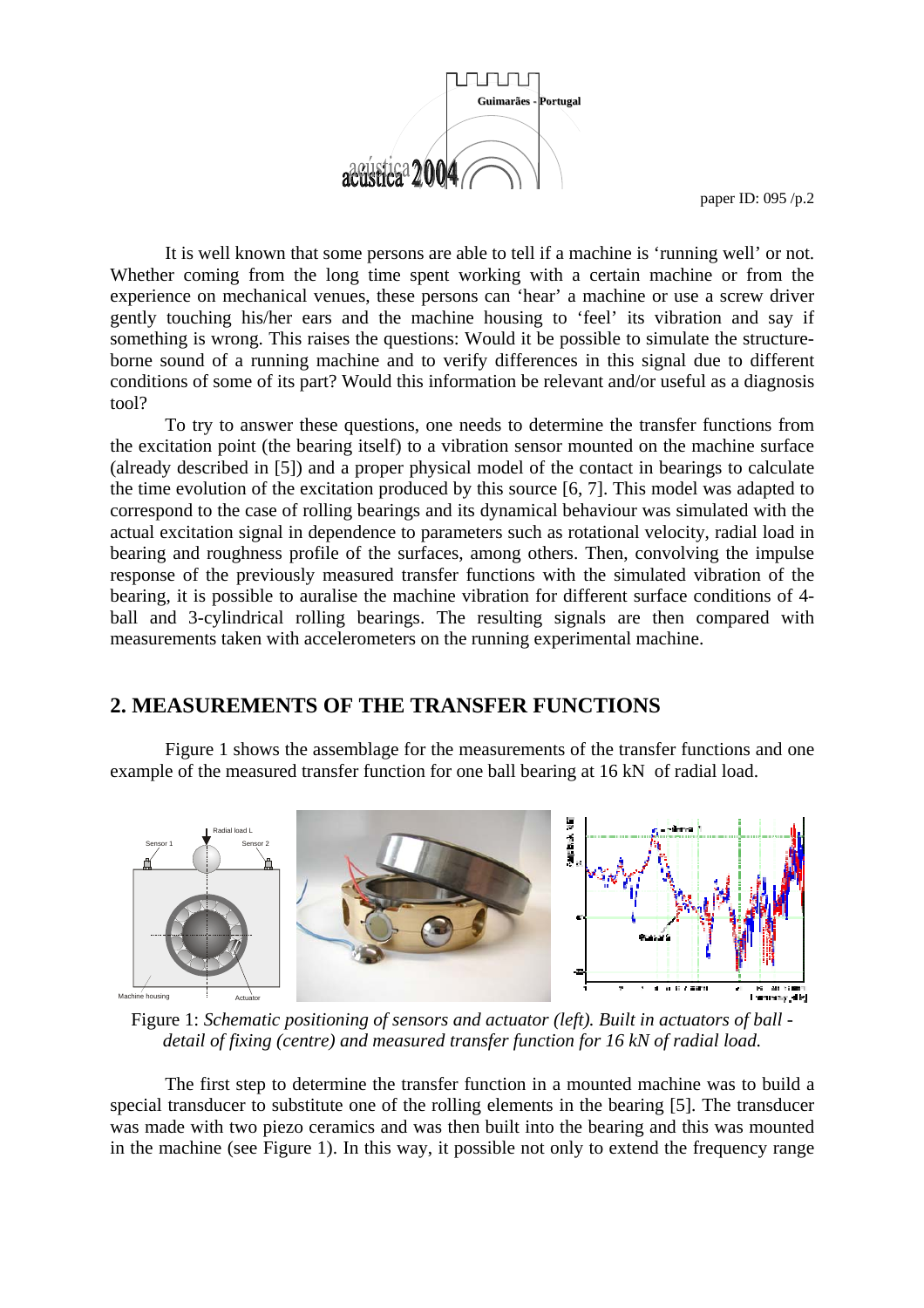

of the excitation but also to measure the transfer function with a mounted machine, which corresponds closer to the real situation of operation.

 Under the effect of an applied voltage, the piezo ceramic responds with a force that excites the machine. This signal propagates through the machine and is captured by the two sensors positioned over its housing. With the use of sine sweeps as excitation signals and a rigorous calibration procedure, 34 different mounting positions (different angles over the perimeter of the bearing) of the actuator on the bearing under 4 different radial loads were measured for both cylindrical and ball bearing. In the applications described in the following sections, a mean transfer functions over the 34 positions was considered.

### **3. THE EXCITATION SIGNALS DUE TO ROLLING CONTACT**

The physical-mathematical model developed uses the basis of the Hertzian theory of contact [3] adapted to the case of bearings. The details involved in this modelling were partially explored in [6, 7]. It has the advantage over the approaches of [1, 2] of using the information about the actual state of the surface instead of assuming a statistical distribution of asperities. This is important as the final goal is to accompany the degradation of the surfaces. Therefore, the model should be able to calculate the excitation due to every type of surface and not make prior assumptions about its roughness. The model also extends the approach, combining the surfaces to form the total excitation signal generated by this source as explained later in this paper.

 Apart from the type, geometry and loading conditions imposed to the bearing, the model requires a rough surface as input parameter for the calculations. A computational package, called SAMBA (**S**tructural **A**coustic **M**odel for **B**earing **A**nalysis), calculates the displacement, i.e., the spatial movement in the contact area [6]. This is actually what is being searched as it represents the spatial displacement that results from the rough interaction of all contact partners, nominally, the races and rolling bodies.

The displacement signal (*d*) represents the equilibrium position of one imaginary flat surface that compresses an equivalent rough profile. This profile, in its turn, is the combination of the measured rough surfaces that are put in contact. The position of this imaginary surface represents, therefore, exactly the equilibrium position that would be found if the rough surfaces would be put in contact. As the calculation is done throughout the whole profile, the result is a successive state of equilibrium reached by the surfaces when their asperities interact with each other. Furthermore, as *d* is related to a fixed reference, it describes the movement of the centre of mass of the rolling body due to its elastic interaction with the rolling races. Considering also the velocity at which the matching surfaces touch each other, one can create a time signal that represents the evolution of the displacement. By direct derivation one obtains the velocity and the acceleration signals that finally represents the excitation signal imposed to the machine due to this specific source.

It is important to notice that the excitation signal generated corresponds to the movement created by the elastic deformation experimented by the rolling elements and the races and does not considers their rigid body movement caused by the dynamic behaviour of the axis, geometry of the bearings, clearances etc. In this sense, the modelling intends to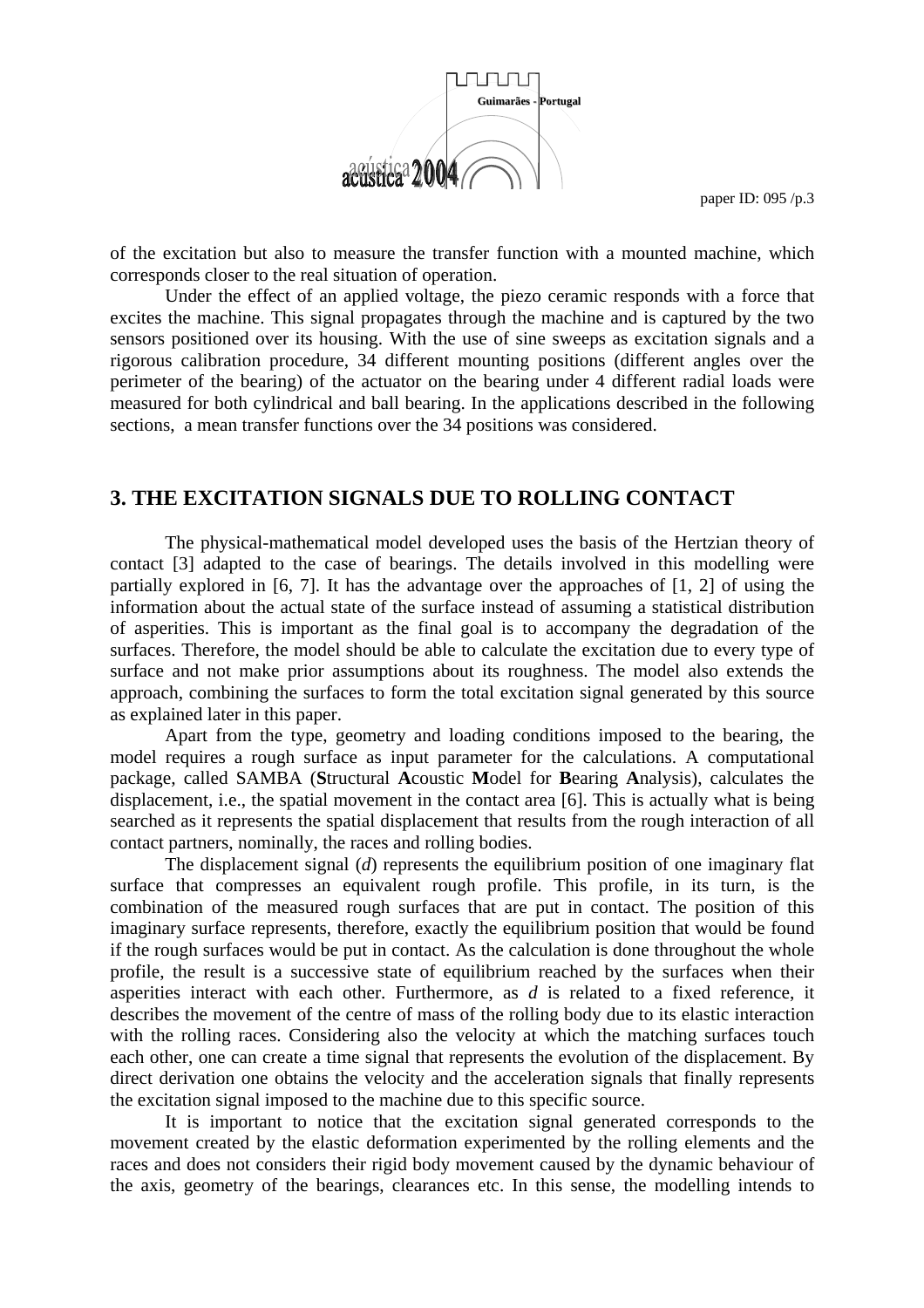

describe how is the excitation imposed by this specific source (interaction of elastic rough surfaces) to the machine.

#### **3.1. Creation of an excitation signal**

To obtain the roughness profiles, measurements according to the standard ISO 4287 were made to cover the whole extension of the rolling path (inner and outer ring) and rolling elements. The roughness profile of the rolling element and inner ring were repeated to cover the whole extension of the outer race and then all the profiles were summed in order to make an equivalent rough surface whose length is equivalent to one complete turn of the rolling element over the outer ring (see Figure 2) [6, 7].



Figure 2 - *Creation of the equivalent rough surface(left) and combination of the signal produced by each rolling bearing(right).* 

This equivalent rough surface can be used as input to the model and results on the acceleration signal produced by one rolling element in contact with inner and outer rings.

 If no slip or spinning is considered, the velocity of the rolling element and of the inner ring is the same at the point of contact as the outer ring remains fixed. Provided the dynamical compatibility between moving parts is maintained, it is easy to prove that [4]

$$
n_R = \frac{1}{2} \frac{d_m}{D} n_i \left( 1 - \left( \frac{D}{d_m} \right)^2 \right) \qquad \text{RPM} \quad (1)
$$

The pitch diameter  $d_m$  is the distance between the centre of the rolling bodies, D is the diameter of the rolling body and  $n_i$  and  $n_r$  (in RPM) are the rotational velocities of the moving inner and outer ring, respectively. The velocity at which the surfaces will match, is finally  $v =$  $n<sub>B</sub>D/2$ . For a shaft rotating at 720 rpm the value of *v* is 224.19 mm/s for the ball bearing and 194.11 mm/s for the cylindrical bearing.

 It is important to notice that the excitation signal calculated describes only this vibration source and represents one complete running of one rolling body over the entire length of the outer ring. One can further assume that the measured rough profiles are representative of the state of the surface so that the signal produced by the contact of the other rolling elements is a delayed version of the previous one. In this way, knowing the number of rolling elements, one can sum up delayed signals and construct the total excitation that is imposed to the machine by this source. Figure 2 above resumes the process.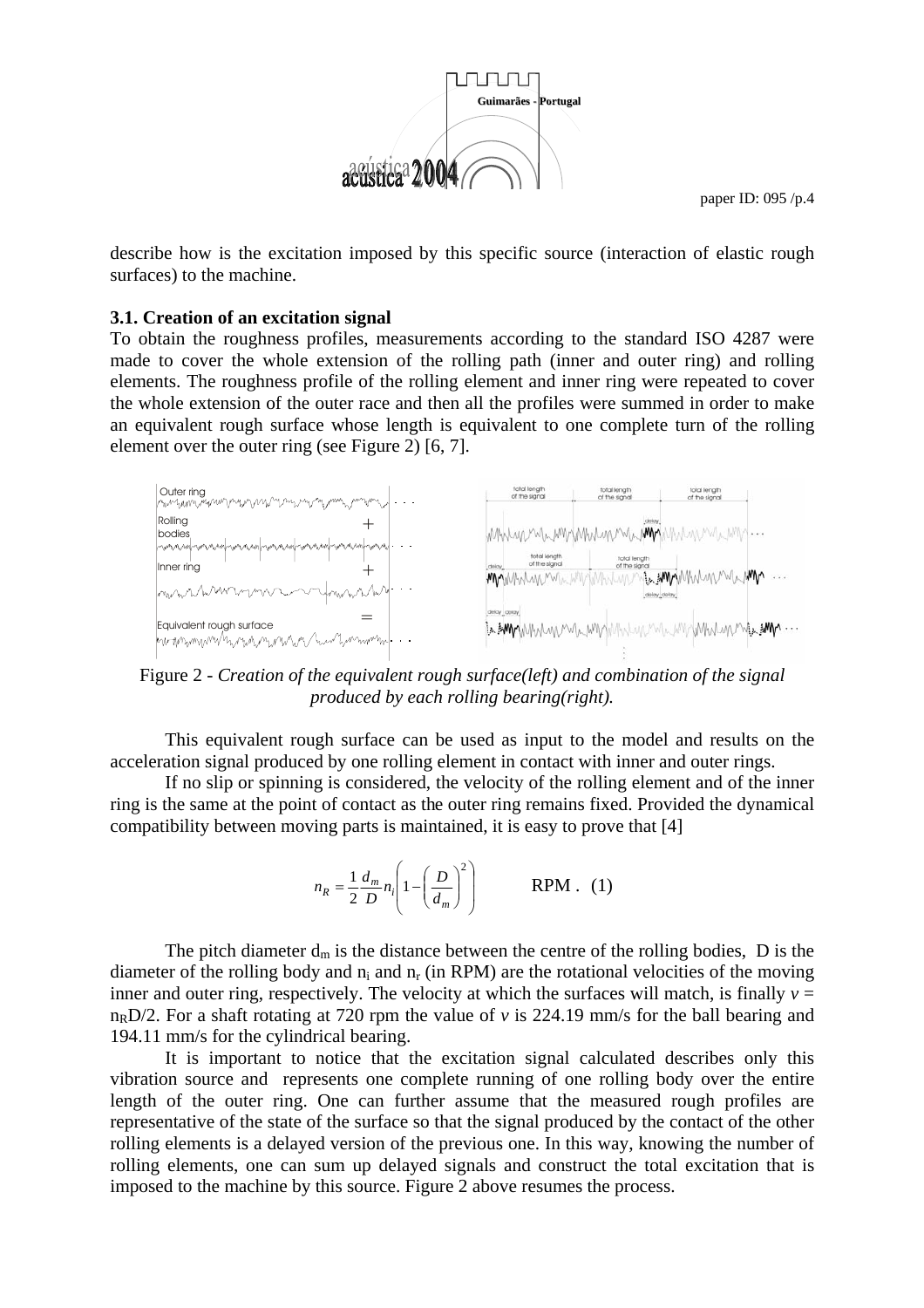

## **4. MEASUREMENTS AND RESULTS**

Table 1 below resumes the tests performed with the ball and cylindrical rolling bearings and the corresponding running time and operation conditions.

Table 1: *Test conditions and running time of the investigations with the 7 rolling bearings.*

| <b>Name</b>                      | <b>Radial load</b><br>(kN) | <b>Rotation</b><br>(rpm) | <b>Running time</b> |
|----------------------------------|----------------------------|--------------------------|---------------------|
| Cylindrical<br>rolling bearing 1 | 32                         | 720                      | 9h $16'$ $14''$     |
| Cylindrical<br>rolling bearing 2 | 16                         | 720                      | 1h 13' 01"          |
| Cylindrical<br>rolling bearing 3 | 16                         | 720                      | 4h 23' 15"          |
| Ball bearing 1                   | 16                         | 720                      | 0h $7'$ 59"         |
| Ball bearing 2                   | 16                         | 720                      | 4h 54' 17"          |
| Ball bearing 3                   | 16                         | 720                      | 1h 09' 34"          |
| Ball bearing 4                   | 16                         | 720                      | 0h $15'36'$         |

Under normal operation conditions and optimal lubrication, the degradation of the bearings would take too long (over 5000 hours of nominal life). In order to speed up the degradation of the surfaces it was decided to run the bearing under non-optimal lubrication conditions, leading to fast enough alteration of the surfaces and allowing the test of various bearings. The final aim was to try to run the bearings until different conditions and to see if these alterations would lead to sensible changes on the vibration signal and on the simulated excitation signal. They should, however, not exceed the limit where material removal occurs, as the main interest lies actually before such phenomena take place. For them other diagnosis techniques are available. The physical model was also adapted to this special case of dry contact of surfaces.

From the total running time of the cylindrical rolling bearing 1, 6h 56' 38'' where with a little bit of oil and taken under different radial loads (16 and 32 kN) as test. The rest of the time was run without oil. Nevertheless, it should be considered as an exception as during the tests, it was noticed that the cage was a little bit damaged and brass particles coming from it were found on the races when it was dismounted for the roughness measurements. The ball bearing 2, after dismounted, showed 'pittings' over its load zone. The material removal was so strong that the attempt to measure its roughness could damage the measuring needle. It was, therefore, discarded. The other bearings where in what can be called 'run state' and their surfaces could be measured and the data used for the simulations.

All of the bearings lacked oil during the tests. The tests were performed either with the small amount of oil used in the package to avoid oxidation (the case of the cylindrical rolling bearings) or they where totally cleaned and some drops of machine oil where added before assembling them (the case of the ball bearings). No further lubrication was provided during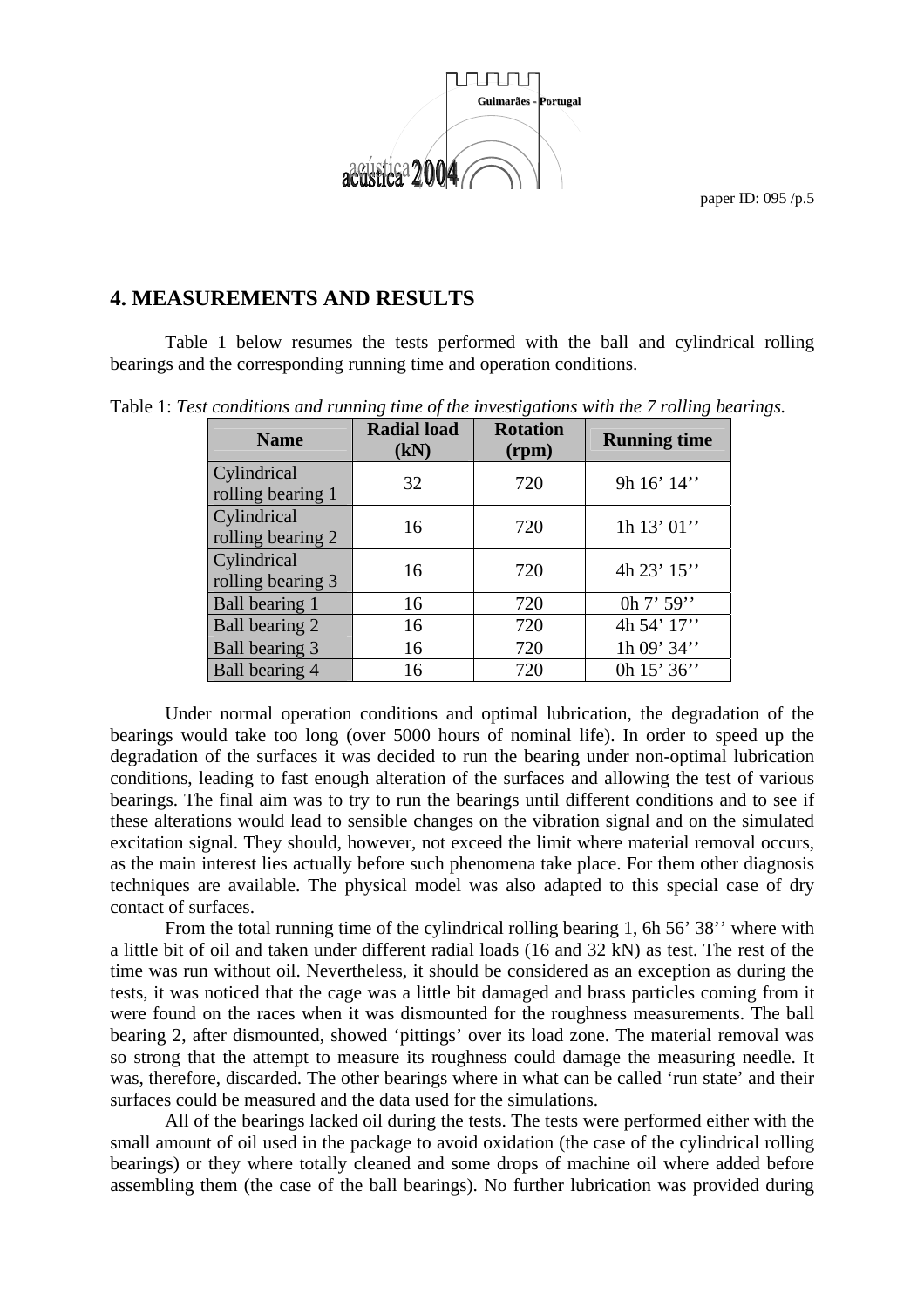

the tests. It means that the amount of oil provided was not enough to provide a constant and thick enough lubrication film for safe operation without metal-metal contact. However it provided enough lubrication to avoid direct metal-metal contact during running-in and during the first small plastic deformations of the material of the races and rolling bodies that occurs in the initial operation.



Figure 5: *Measurements (left)and simulations (right) and for 720 RPM and 16 kN radial load.* 

It is difficult to describe the state of the surfaces by visual inspection. One notice that the races have been used and altered and that the effect of temperature in the contact was big as the colour of the metal parts have changed, also due to the burning of the small amount of oil. However, only the measurement of its roughness can indicate the difference between them.

Figures 5 show the results of the measurements together with the simulations of ball and cylindrical bearings.

### **5. DISCUSSION**

 One important aspect to be noticed is that the transfer functions where measured under constant temperature (around  $22^{\circ}$ C) and in non-operating condition. The tests, however,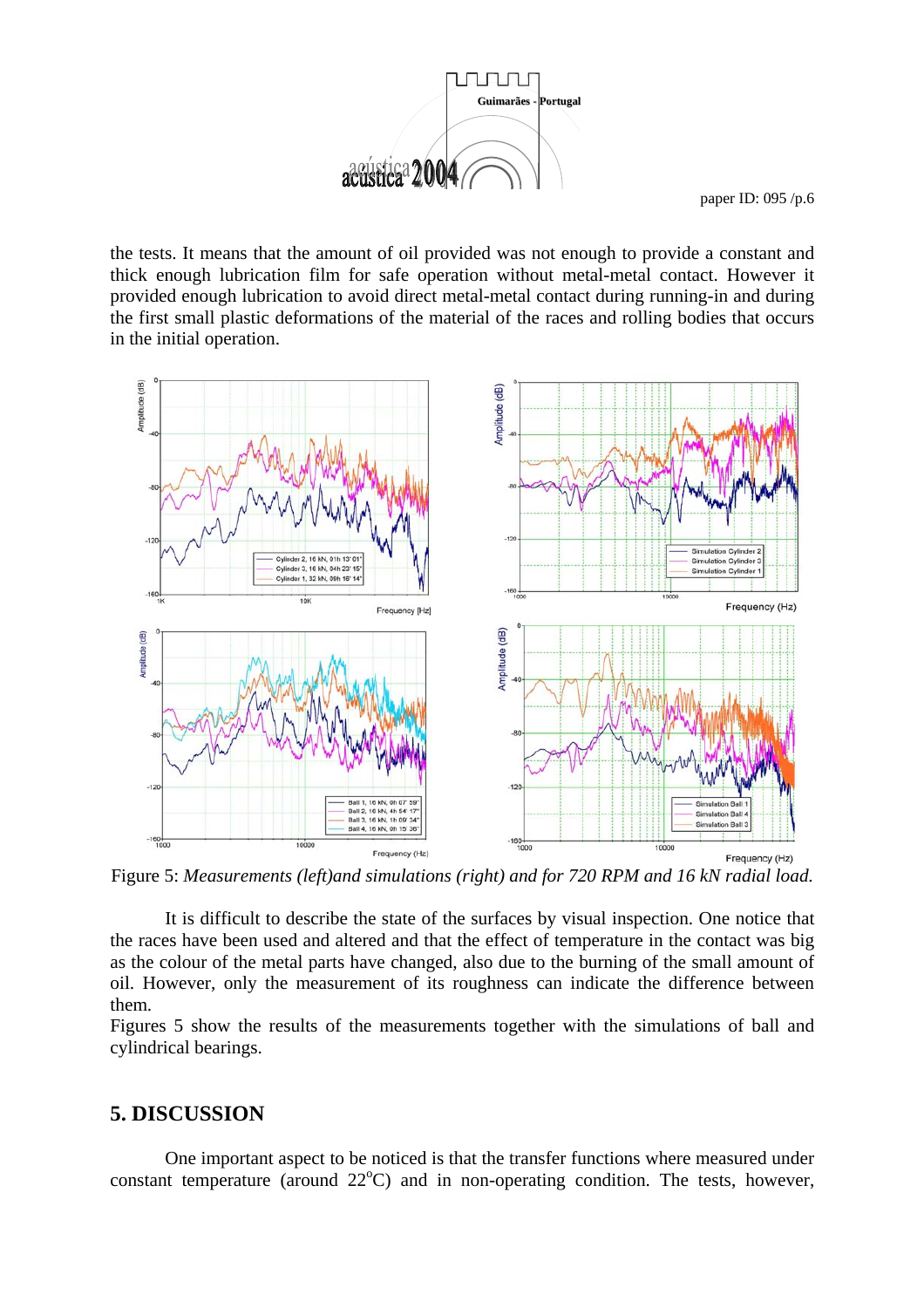

where taken with the machine in movement at a constant rotation. In this condition, without lubrication, the temperature increases very much and has reached values of  $40^{\circ}$ C on the extern part of its housing (meaning that on the bearing it was much higher than that). The result is that the races deform and the same situation of contact and shape of races present during the measurement of the transfer functions are not more attended. It can be seen in the graphics as a displacement of some peaks toward higher frequencies. That is also why some differences on the position of some peaks are noticed. This is especially remarkable in the ball bearings, where the area of contact is smaller and therefore more susceptible to variations and deformations of the races due to the influence of temperature.

 The general tendency of the simulations follows well the behaviour of the measurements. This is an indication that the signal of this is specific source was predominant among other sources of noise. Firstly because of the lack of lubrication, implying a high level of vibration of this bearing compared to the other bearings and other sources present on the machine. Secondly, because the measurements were made directly over a special case made to hold the test bearing and to permit the application of the radial load. This special case is independent of the machine housing and moves in relation to it.

 Nevertheless, one should notice that the measured signals represent all the possible sources of noise and all vibratory effects possible acting together and being captured by the sensors. Therefore, effects of damping, amplifications and influence of other sources are not considered on the physical model, but can be present on the measurements. This can explain, for example the deviations between simulations and measurements on the higher frequency range, noticed in some of the tests performed and the existence or lack of some resonances. Additionally, the presence of two lubricated symmetrical spherical roller bearings as support bearings is responsible for the general damping of the measured results and contributes with other characteristic frequencies.

 As mentioned before, the signals presented here are the result of the convolution of the excitation coming from the bearing with the measured mean impulse response. Like the measured signal, they represent the structure-borne sound taken directly on the housing of the machine. That is why, if these signal are made audible, it would not correspond to the real auditory sensation of a noisy machine, as in this last case, one has also the influence of the ambient. They represent the audible frequency content of the vibration of the machine. However, hearing the structure-borne sound also brings very interesting information as differences between the bearings are also present in the audible signal.

 All the signals were low-pass filtered and down sampled to 44100 Hz and then transformed to WAV files. By carefully analysing the data, one can notice the clear difference between them concerning the different stages of degradation.

#### **6. CONCLUSION**

 The methodology presented showed that this method produces coherent results. Simulations were able to reproduce the principal behaviour expressed by the measurements, showing the usefulness of this methodology in recognising vibration features of machines.